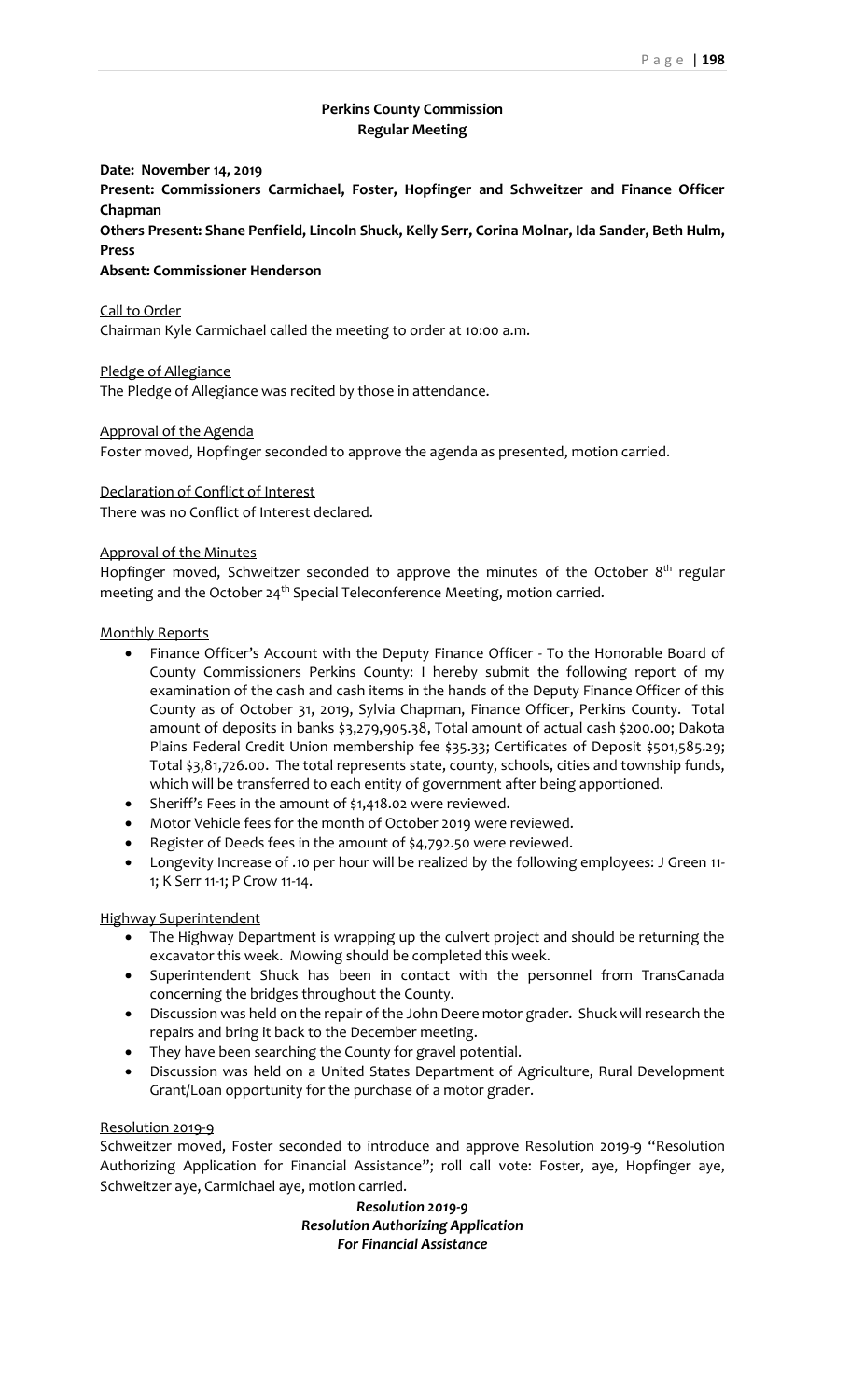*A Resolution of the County Commission of Perkins County authorizing the application for financial assistance with the United States Department of Agriculture, Rural Development to finance the purchase of a motor grader for the Perkins County Highway Department and the purchase of an accessible stair lift for the Perkins County Courthouse. Be it further resolved that the Perkins County Commission authorizes the Chairman and Finance Officer as signatory on all documents relating to the USDA Rural Development Loan and/or grant.*

# Executive Session - Personnel

Foster moved, Schweitzer seconded to declare Executive Session at 10:44 a.m. to discuss Personnel according to SDCL 1-25-2. Chairman Carmichael declared the meeting out of Executive Session at 11:03 a.m.

### Highway Appointments

Foster moved, Schweitzer seconded to give Superintendent Shuck the authority to appoint an Assistant Highway Superintendent and Foreman and offer a .25 per hour wage increase effective January 1, 2020, motion carried.

## DOE Corina Erickson

- Foster moved, Schweitzer seconded to authorize Corina Molnar as signatory on the Vanguard Website Hosting Agreement, motion carried.
- Discussion was held on selling the Perkins County Shapefiles. Schweitzer moved, Foster seconded to set the sale of Perkins County Shapefiles at \$4,000.00, motion carried.
- Discussion was held on what layers should be available to public on the GIS site. Foster moved, Carmichael seconded to lock down property record cards and sales, motion carried. Discussion was held on setting website subscription rates. DOE Molnar recommended setting a daily, monthly and annual rate. Foster moved, Schweitzer moved to set the following rates: Daily - \$15, Monthly \$45 and Yearly \$350, motion carried.

## Sheriff/Emergency Manager Kelly Serr

- Sheriff/EM Serr announced that Perkins County has received notice of the 2019 Homeland Security grant in the amount of \$33,402.60. Hopfinger moved, Foster seconded to accept the 2019 Homeland Security grant in the amount of \$33,402.60, motion carried.
- Serr informed the Commission that the Pre-Disaster Mitigation 5-Year Grant Application was up for renewal. The grant pays 75% (\$7,500) towards the completion of the ODM Plan which will be completed by Black Hills Council of Local Governments. He requested passage of Resolution 2019-10.

## Resolution 2019-10

Schweitzer moved, Hopfinger seconded to introduce and approve Resolution 2019-10 "A Resolution of Appointment of Applicant Agent"; roll call vote: Hopfinger aye, Schweitzer aye, Foster aye, Carmichael aye, motion carried.

# *RESOLUTION 2019-10 APPOINTMENT OF APPLICANT AGENT for the Hazard Mitigation Grant Program (HMGP) or Pre-Disaster Mitigation (PDM) Grant Program*

*WHEREAS, Perkins County is submitting a Hazard Mitigation/Pre-Disaster Mitigation Grant project to the Federal Emergency Management Agency and the State of South Dakota; and*

*WHEREAS, Perkins County is required to appoint an Applicant Agent for the purpose of signing documents and assuring the completion of all application documents;*

*NOW THEREFORE BE IT RESOLVED that Perkins County appoints the Perkins County Emergency Manager as the authorized Applicant Agent.*

*Appointing Authority: Appointed Agent: Name: Kyle Carmichael Name: Kelly Serr Title: County Commission Chairman Title: Emergency Manager*

## Health Insurance Renewal

Ida Sander, Wellmark Agent, was present to review the 2020 Health Insurance Renewal. The current Wellmark "myBlue HDHP Silver PPO Plan" has had some change in out-of-pocket maximum and an increase of 9.45%. Discussion was held on changing the plan to "myBlue HDHP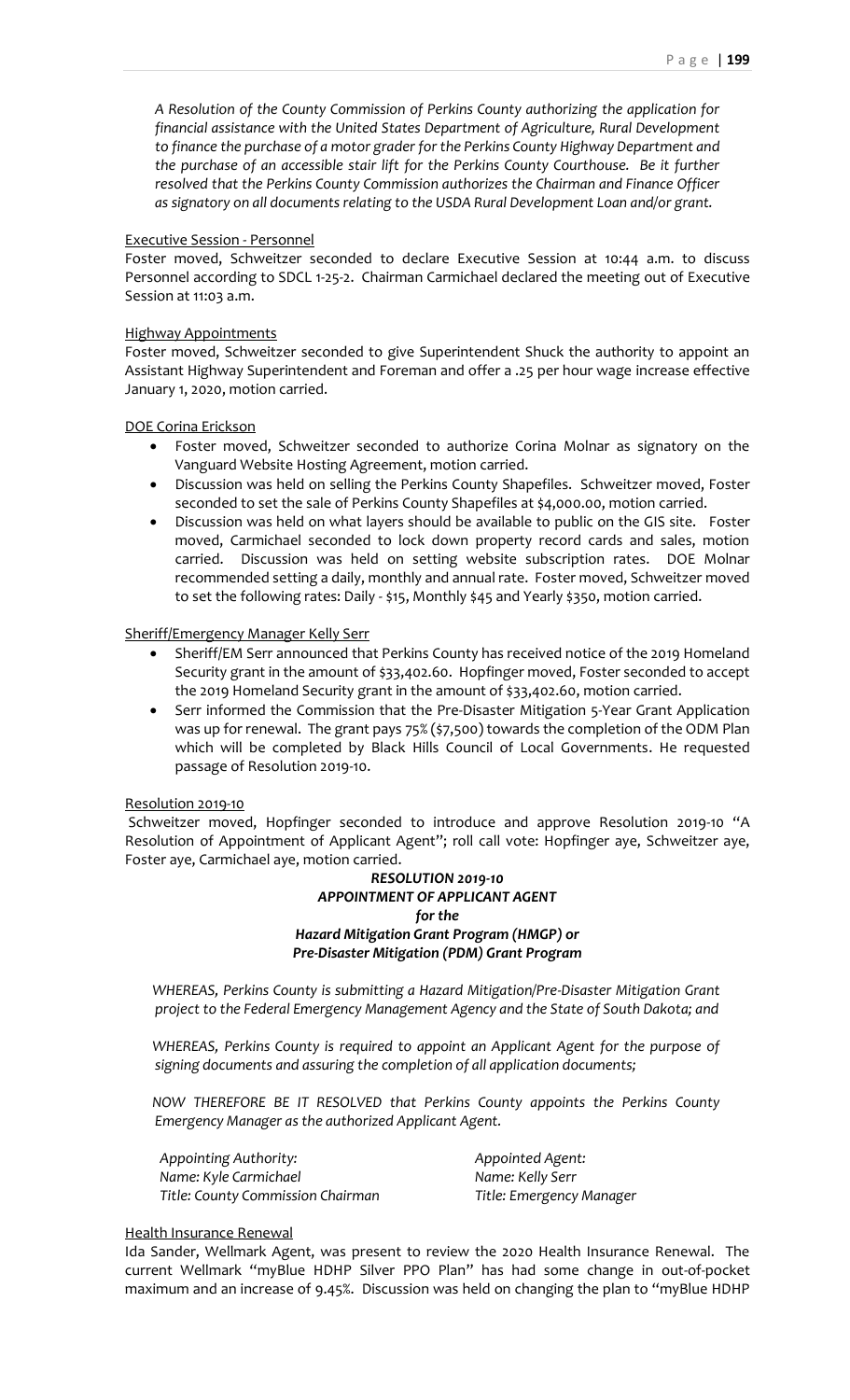PPO Bronze Plan" which has a higher deductible and lower premiums. An Employee Meeting was held and the consensus of the employees was to take an increase in deductible. The Commission expressed their appreciation to the employees. Foster moved, Schweitzer seconded to change the Wellmark Plan to the "myBlue HDHP Bronze" with the \$6750/\$13,500 deductible with an HRA reimbursement after \$1,000/2,000 for the 2020 plan year, motion carried.

### Surplus Property

Discussion was held on the Perkins County Surplus Property in Lemmon. The Commission passed a motion on October 10<sup>th</sup> to hold a Surplus Sale at the December Commission Meeting. Following appraisal of the property, it was suggested that the structure should be removed. The Lemmon City Council approved a 50/50 cost share for removal of the structure. Schweitzer moved, Foster seconded to accept the proposal from the City of Lemmon for a cost for removal of the structure on Smith's Addition Blk 14 Lot 12, motion carried. Foster moved, Carmichael seconded to rescind the motion from the October 10<sup>th</sup> Commission Meeting *(Foster moved, Carmichael seconded to advertise Smith's Addition Blk 14 Lot 12 and Milw Land Co 2nd Addn Block 34 Lot 5 for sale at public auction during the Tuesday, December 10, 2019 Commission Meeting, motion carried.), motion carried.*

### Chairman recessed the meeting for lunch at 12:45 p.m.

The meeting reconvened at 1:30 p.m. Commissioner Schweitzer was not present for the afternoon session.

### Stair Lift

Discussion was held on the purchase of a Commercial Stair Lift to make our courthouse accessible for those with disabilities. Finance Officer Chapman has been researching options and this item will be placed on the December agenda.

#### December Meetings

The regular meeting of the Perkins County Commission will be held on December 10<sup>th</sup>. Foster moved, Carmichael seconded to set a special meeting on December 30<sup>th</sup> to finish up year-end business, motion carried.

#### Perkins County Tax Deed Policy

A Tax Deed Policy was prepared by State's Attorney Shane Penfield for review and approval by the Commission. Hopfinger moved, Foster seconded to approve the Perkins County Tax Deed Policy as presented motion carried. The Policy may be found on file in the Perkins County Finance Office.

## Conflict of Interest Policy

State's Attorney Penfield presented a Conflict of Interest Policy for the Commission to review and approve. This Policy refers to conflicts of interest as it pertains to Perkins County Commissioners. Hopfinger moved, Foster seconded to approve the Conflict of Interest Policy, motion carried. The Policy may be found on file in the Perkins County Finance Office.

#### Holiday Policy

- Discussion was held on the Holiday Policy located in the Perkins County Policy Book. Foster moved, Carmichael seconded to amend the holiday policy to read: *All other days designated as a holiday by the President of the United States or the Governor of South Dakota shall also be determined to be legal holidays, upon approval of the Commission,*  motion carried.
- Carmichael moved, Foster seconded to grant employees an additional 4 hours of leave on December 24, 2019 (policy currently grants 4 hours on Christmas Eve and 8 hours on Christmas), motion carried.

#### Liquor License Renewals

Foster moved, Hopfinger seconded to approve the renewal of the On-Sale Liquor License # RL-7800 for Smoky's Bar & Grill and the renewal of the On-Sale Liquor License #RL-4306 for K-T, motion carried.

#### Authorization to Advertise

Foster moved, Hopfinger seconded to authorize Finance Officer Chapman to advertise for a Deputy Auditor with a hire date of January of 2020, motion carried.